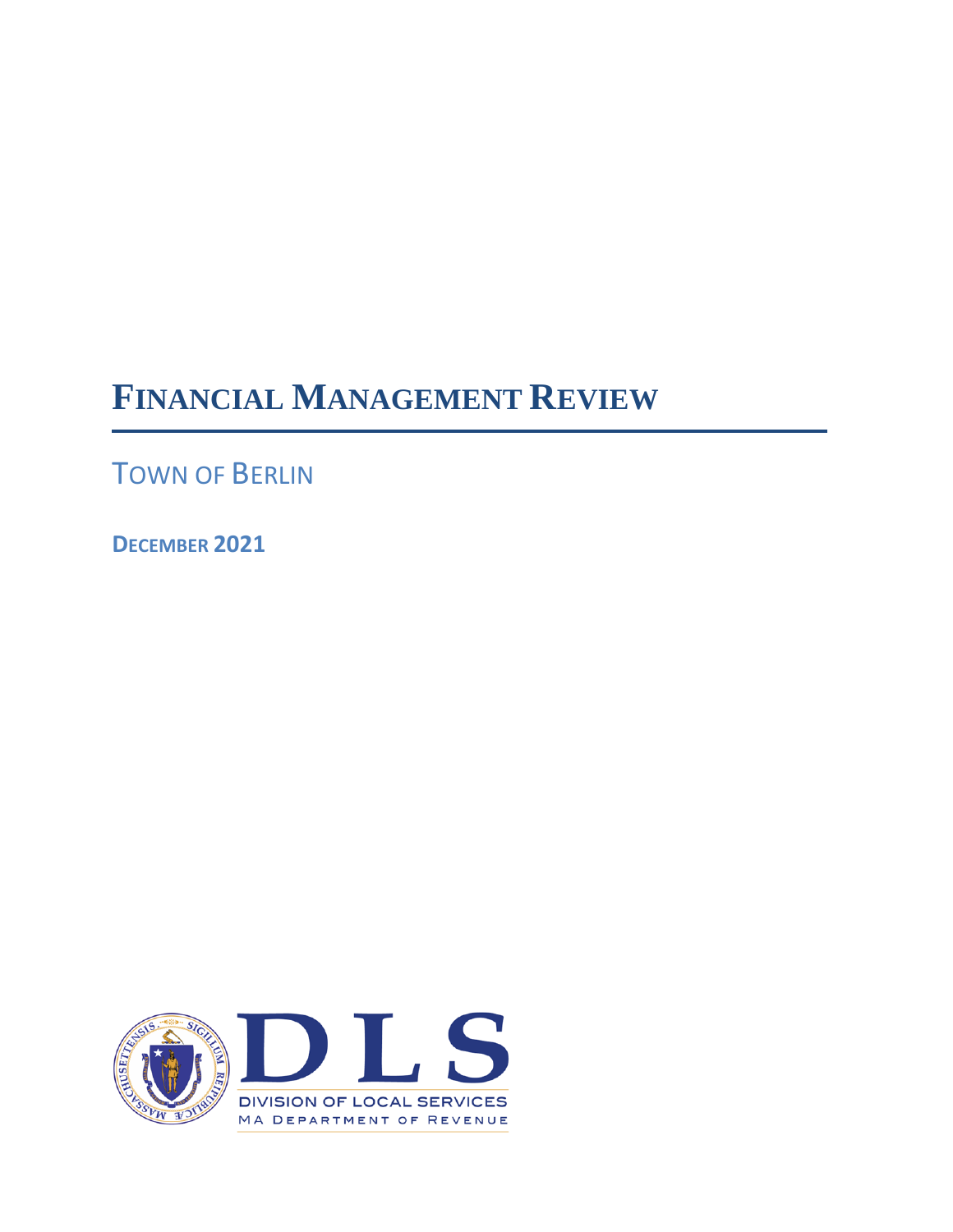#### **PREPARED BY:**

**DLS | Financial Management Resource Bureau** [www.mass.gov/dls](http://www.mass.gov/dls)

Zack Blake, Bureau Chief Tara Lynch, Senior Project Manager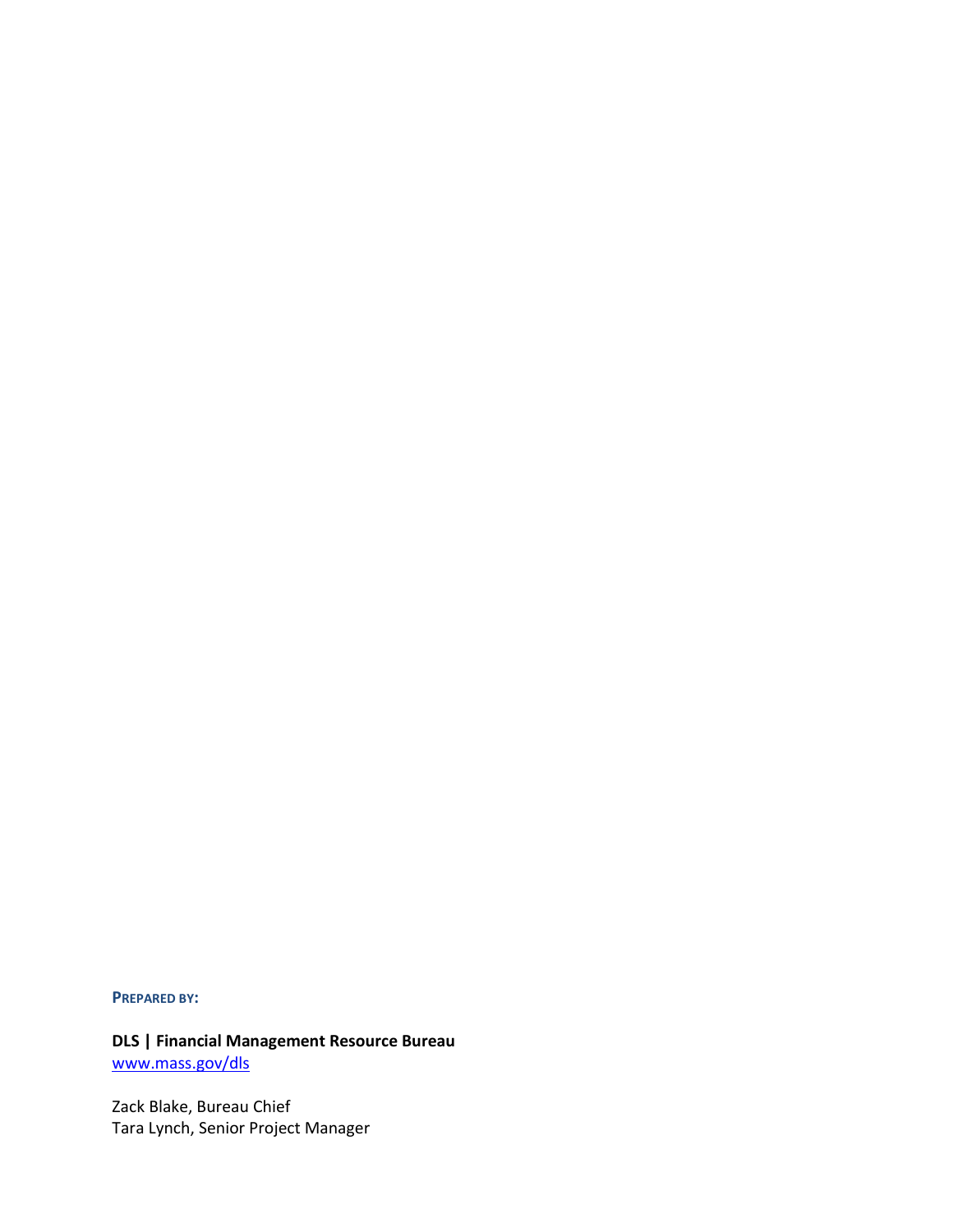

**Geoffrey E. Snyder Commissioner of Revenue**

**Sean R. Cronin Senior Deputy Commissioner**

December 28, 2021

Select Board Berlin Municipal Building 23 Linden Street Berlin, MA 01503

Dear Board Members,

I am pleased to present the enclosed financial management review report for the Town of Berlin. It is my hope that our guidance provides direction and serves as a resource for local officials as we work together to build better government for our citizens.

If you have any questions regarding this report, please contact Zack Blake, Financial Management Resources Bureau Chief, at 617-626-2358 or [blakez@dor.state.ma.us.](mailto:blakez@dor.state.ma.us)

Sincerely,

Sean R. Cronin Senior Deputy Commissioner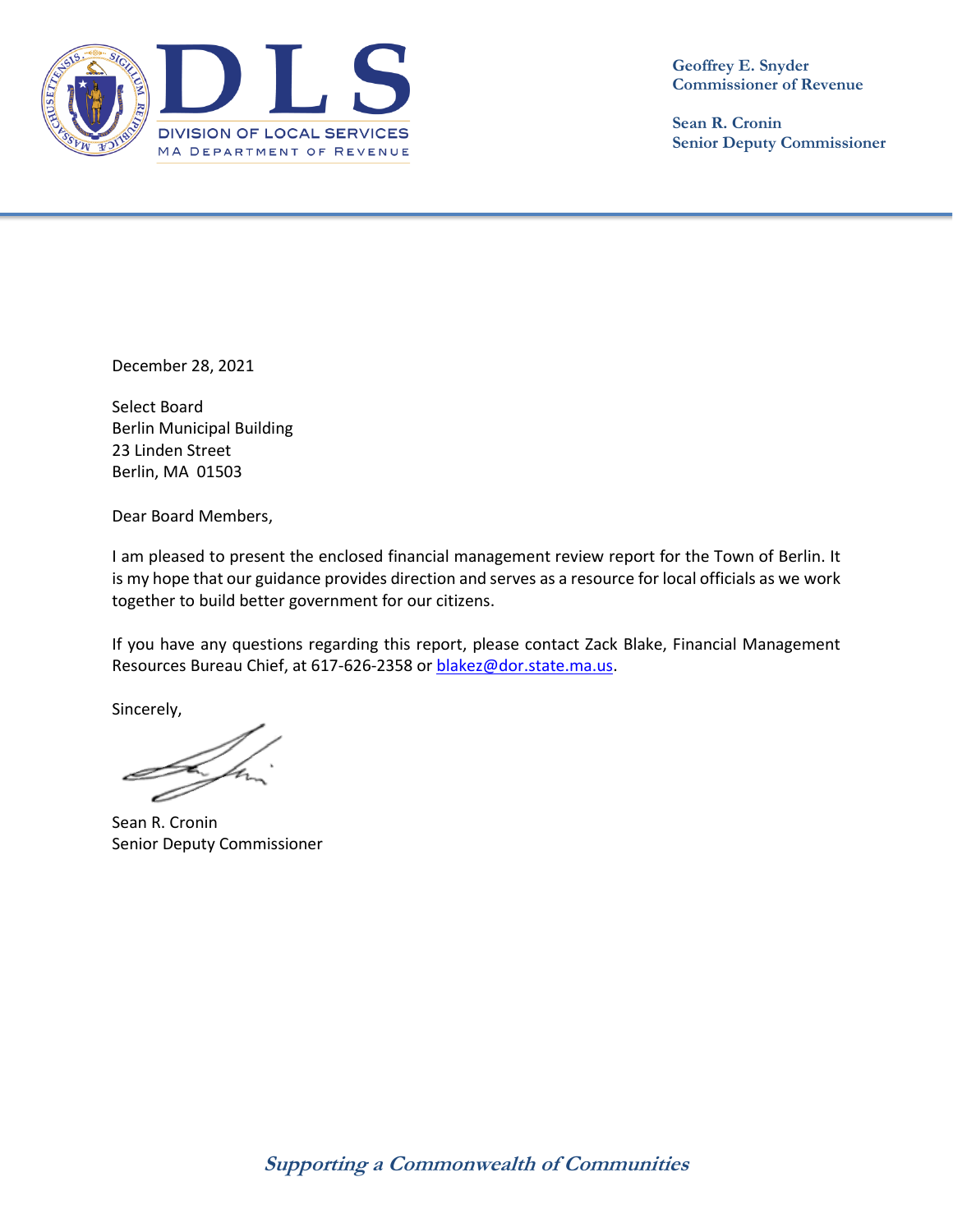# **TABLE OF CONTENTS**

| <b>INTRODUCTION</b>                 |                                                                                |    |
|-------------------------------------|--------------------------------------------------------------------------------|----|
| <b>COMMUNITY PROFILE</b>            |                                                                                |    |
| <b>OVERALL FINANCIAL MANAGEMENT</b> |                                                                                |    |
| $\mathbf{1}$ .                      |                                                                                |    |
| 2.                                  |                                                                                |    |
| 3.                                  |                                                                                |    |
| 4.                                  |                                                                                |    |
| 5.                                  |                                                                                |    |
| 6.                                  | Revise the Treatment of Revenues from the Solomon Pond Development Agreement 9 |    |
| 7.                                  |                                                                                |    |
| 8.                                  |                                                                                |    |
| 9.                                  |                                                                                |    |
| 10.                                 |                                                                                |    |
| 11.                                 |                                                                                |    |
| <b>FINANCE OFFICE OPERATIONS</b>    |                                                                                |    |
| 12.                                 |                                                                                |    |
| 13.                                 |                                                                                |    |
| 14.                                 |                                                                                |    |
| 15.                                 |                                                                                |    |
| 16.                                 |                                                                                |    |
| 17 <sub>1</sub>                     |                                                                                |    |
| 18.                                 |                                                                                |    |
|                                     | <b>ACKNOWLEDGMENTS</b>                                                         | 18 |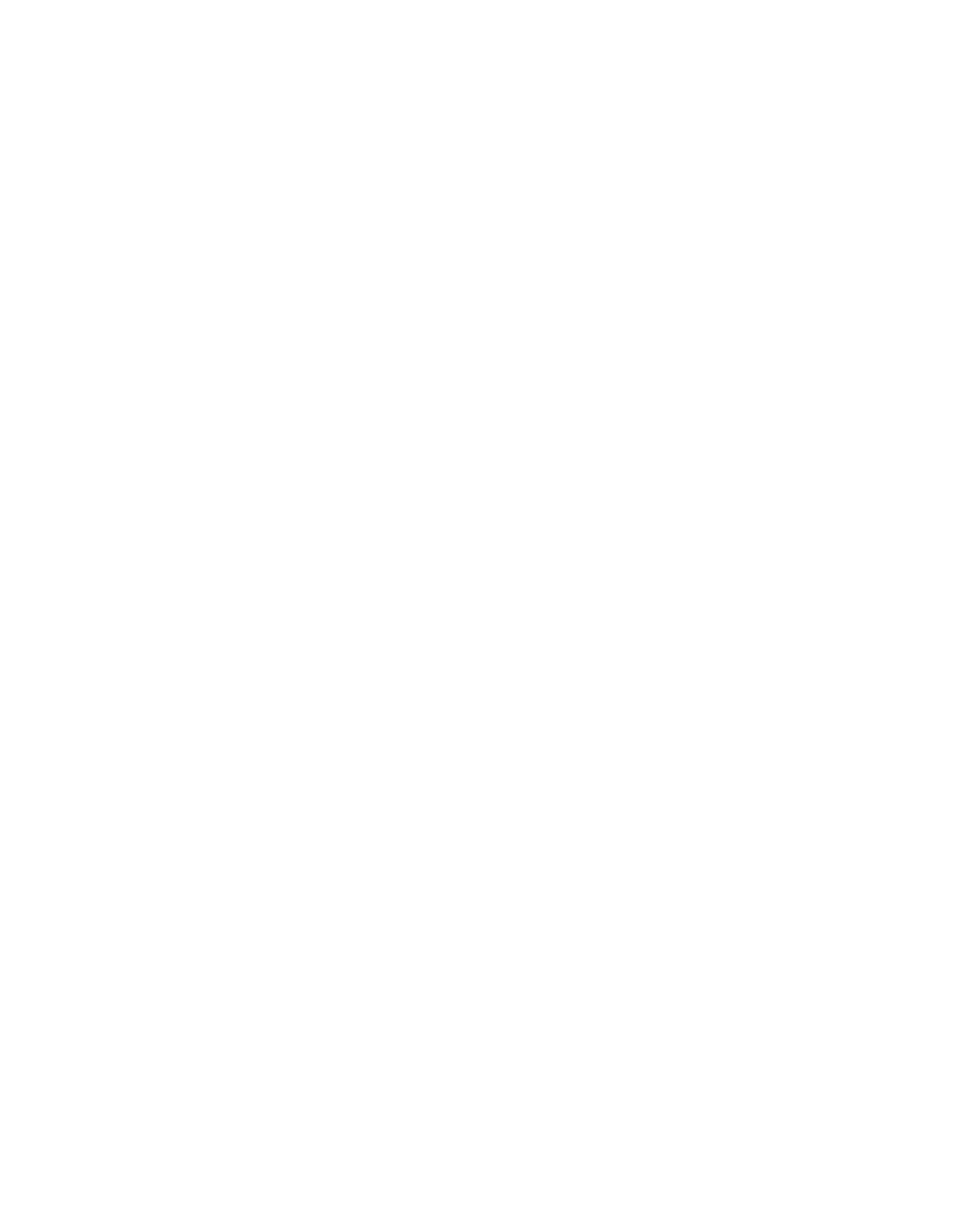# **INTRODUCTION**

<span id="page-5-0"></span>At the select board's request, the Division of Local Services (DLS) Financial Management Resource Bureau (FMRB) completed a financial management review for the Town of Berlin, with the assistance of staff from the DLS Bureaus of Accounts, Local Assessment, and Municipal Finance Law. A desire to build upon the community's modernizing momentum of recent years motivated the select board to seek this external assessment of potential ways to continue improving Berlin's government structure, budgetary practices, and everyday financial operations.

Berlin is at transformative place in its history. Having undergone a period of rapid growth, it recently made major changes in its governing structure, the most significant being the appointment of the community's first town administrator in May 2019. The local officials we spoke to praised the work done thus far by the town administrator to improve the coordination of town operations, professionalize the annual budget process, advise on policy matters, and address various operational and fiscal challenges, including those presented by the COVID-19 pandemic. In the Overall Financial Management section of this report, we offer guidance to expand on these enhancements, advance personnel management, and help ensure the positive changes endure. In reviewing practices in the town's financial offices, we noted several inefficiencies that could be rectified with better utilization of available technology, and we provide related recommendations in the final section of the report.

# **COMMUNITY PROFILE**

<span id="page-5-1"></span>Though it remains very much a small community, Berlin has seen considerable growth in the new millennium. In the 15 years from 2004 to 2019, the town's population grew by 21% (from 2,677 to 3,240), a rate that easily exceeds the increases experienced during the same period in Worcester County as a whole (6.56%), in Middlesex County, which borders the town (10.4%), and in the state (7.42%). Compared to its 20 closest neighbors, however, Berlin has the smallest population, population density (248 people per square mile), and operating budget (\$16.9M for FY2022). In many ways, the town bears stronger resemblance to many Western Massachusetts communities, including in its belated emergence from antiquated governing structures and lingering reliance on inefficient, manual processes. A key difference is Berlin's position within a more diverse and robust regional economy. The town's per capita income of \$52,419 is twelfth highest among Worcester County's 60 communities, while its per capita equalized property valuation of \$219,276 is the county's fourth highest and falls within the top third statewide.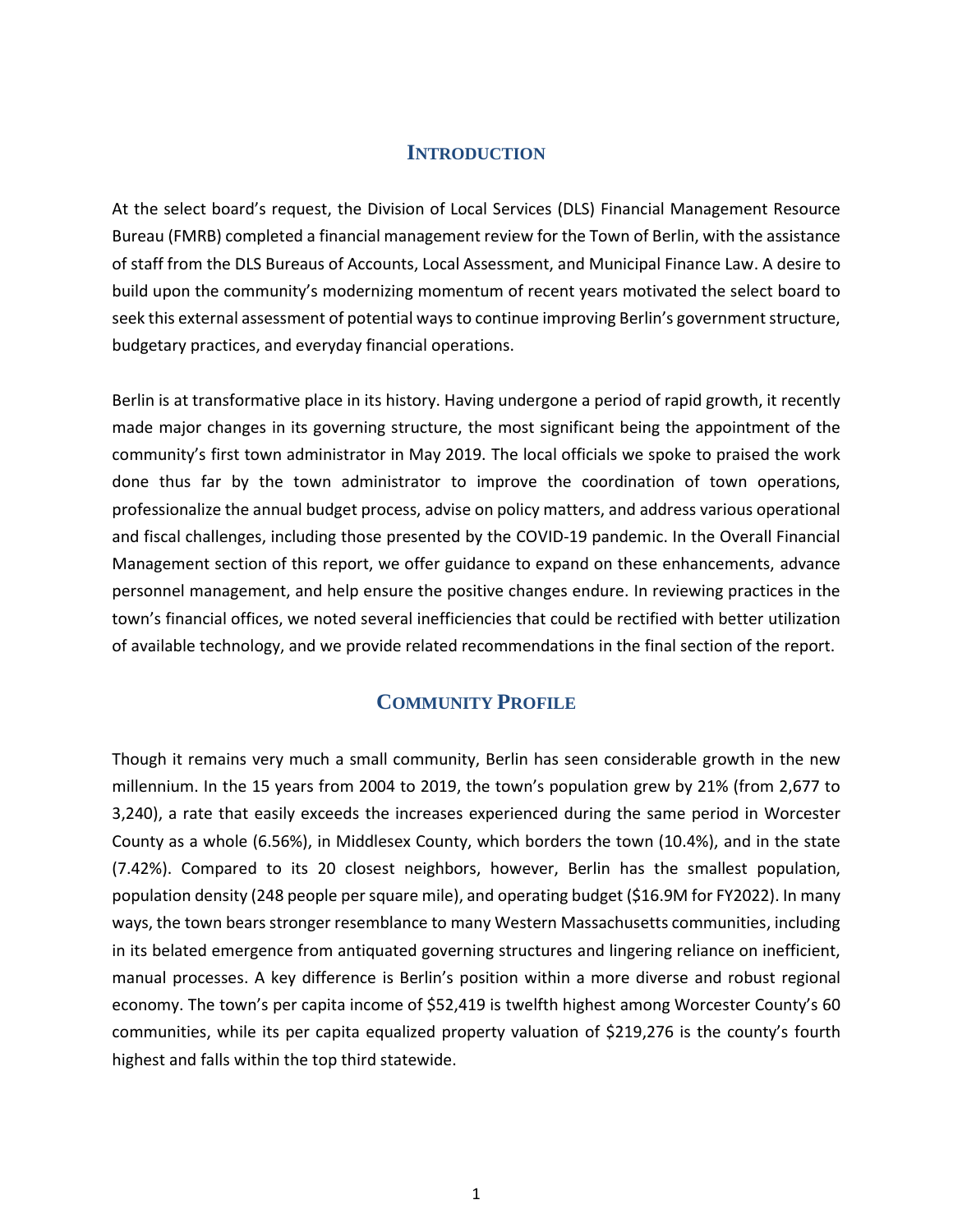Berlin provides an array of services and amenities commonly found in many similar communities in Massachusetts, such as police, fire, ambulance, library, parks, and senior center, but it does not operate any fee-forservice utilities. Public education is provided through the town's partnership in the Berlin-Boylston Regional School District. In annual town budgets, the property tax levy provides the greatest proportional funding to support these services, representing three-quarters of Berlin's estimated operating budget for FY2022.



With its location less than 30 miles from cities like Worcester, Framingham, and Boston, Berlin has perennial appeal as a convenient and inviting bedroom community, while also maintaining a predominantly rural atmosphere. It therefore seems almost paradoxical to note that, during the last 20 years, a substantial 22 to 30 percent of the town's total annual property valuation has derived from combined commercial, industrial and personal (CIP) properties. Apart from a fairly significant amount of centrally valued, utility-related personal property, just three businesses otherwise compose the lion's share of the total CIP valuation: a mixed-use development (Riverbridge Village) and two shopping malls (Highland Commons and Solomon Pond). The two charts below illustrate the trends in new growth and valuations by property class over the last 20 years.



#### **New Growth by Property Class, FY2003-FY2022**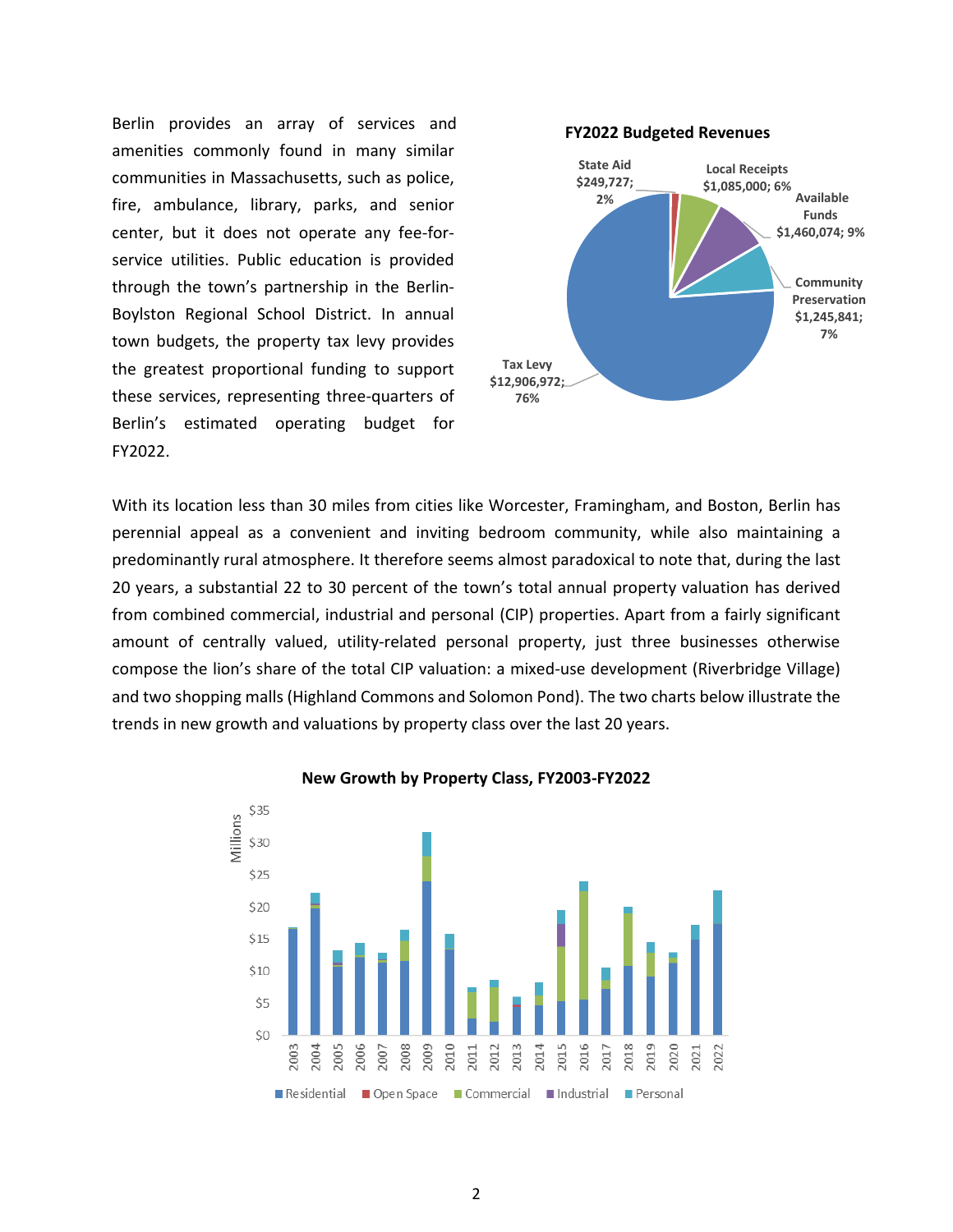

#### **Property Values by Class, FY2003-FY2022**

Divergent trends explain the annually enlarging proportion of residential properties within the total valuation in the last few years. Since 2015, residential new growth and property values have been rebounding steadily from the Great Recession's impact earlier in the last decade. Conversely, the commercial new growth connected with the Highland Commons and Riverbridge developments in the early- to mid-2010s has dissipated, and Berlin's local malls, like those in many other communities, have begun to decline in value amidst the global shift to online commerce.

To help alleviate some tax burden on local homeowners, starting in FY2011, the town has been annually opting for a split tax rate, applying separate rates to the residential and open space (R/OS) property classes and to the CIP classes. The degree to which the town has "shifted the levy" has grown gradually, and for FY2022 it is almost at the maximum allowed. Since FY2013, furthermore, the town has opted to allow a 10 percent exemption in the valuations of qualifying small businesses, which transfers a very small portion of the levy from personal property to commercial and industrial classes. These decisions result in three distinct tax rates, which for FY2022 are: R/OS \$15.63, personal property \$27.02, and commercial/industrial \$27.18 per \$1,000 in valuation. The pie charts below show how this policy lightened the tax load for R/OS property owners. However, a max tax shift will have diminishing returns for residents' tax bills if the divergent trends we noted continue.







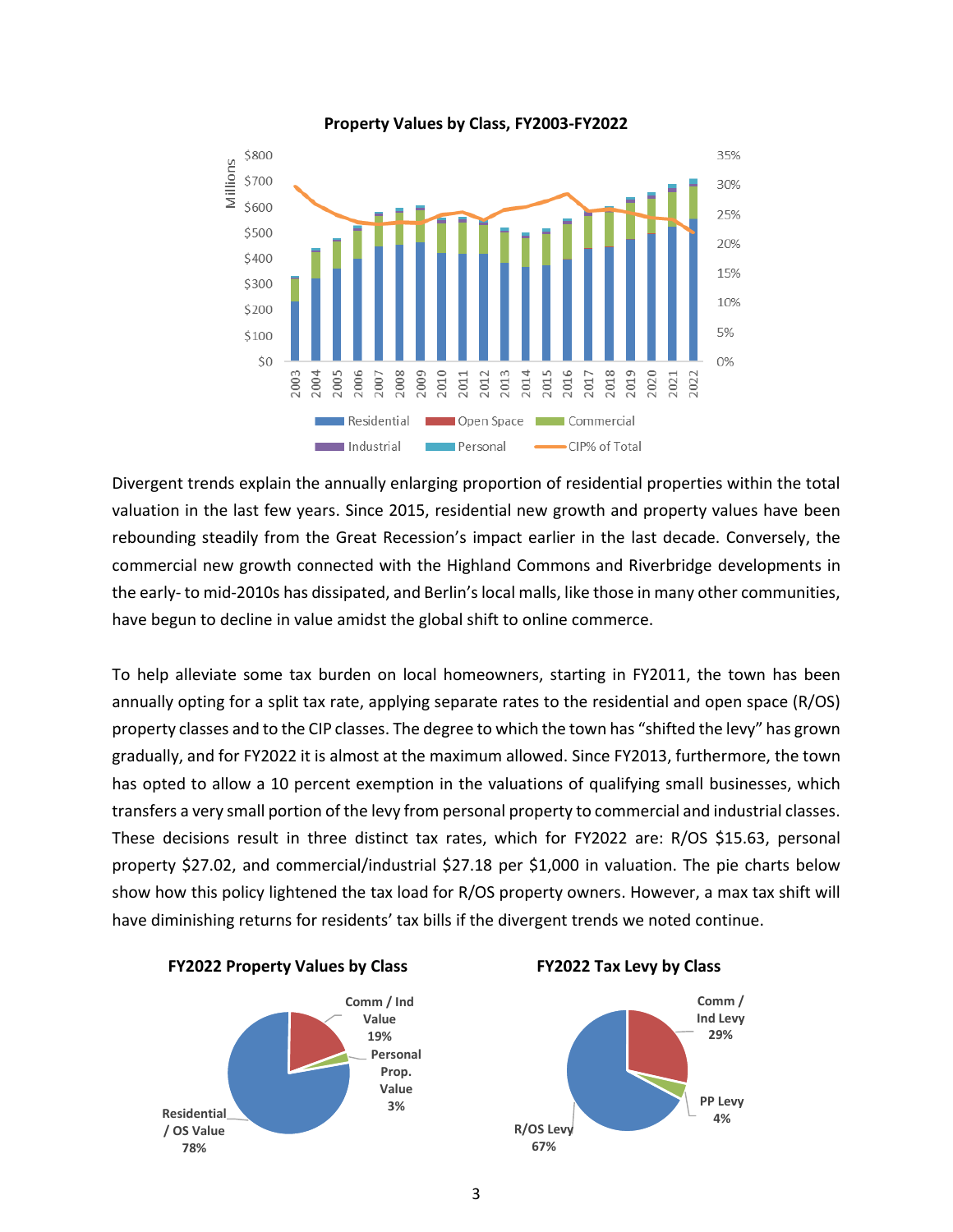Under Proposition 2½, a town's levy limit automatically increases annually by 2.5 percent, plus an allowance for new growth, but local budget framers, when setting the tax levy each year, decide how much of the levy limit will actually be taxed. The difference between the levy and the levy limit is known as excess levy capacity. As displayed in the table and chart below, Berlin's FY2014 levy was set almost at the levy limit, but in the latter years of the past decade, the town has shown a general tendency to leave significant proportions of the levy limit untapped.

| <b>Fiscal Year</b> | <b>Excess Levy</b><br>Capacity | Excess as % of<br><b>Max Levy</b> | \$1,80<br>\$1,60<br>\$1,40 |
|--------------------|--------------------------------|-----------------------------------|----------------------------|
| 2013               | 197, 154                       | 2%                                | \$1,20                     |
| 2014               | 64,069                         | 1%                                | \$1,00                     |
| 2015               | 542,772                        | 5%                                | \$80                       |
| 2016               | 610,574                        | 6%                                | \$60                       |
| 2017               | 496.890                        | 4%                                |                            |
| 2018               | 1,625,842                      | 14%                               | \$40                       |
| 2019               | 1,040,211                      | 8%                                | \$20                       |
| 2020               | 749,986                        | 6%                                |                            |
| 2021               | 1,072,477                      | 8%                                |                            |
| 2022               | 1.298.644                      | 9%                                |                            |





A review of Berlin's recent history of reserve funds further indicates generally good budget flexibility for the town. Over the past decade, certified free cash amounts represented at least three to five percent of the general fund budget each year, as FMRB recommends. The town also annually maintained a healthy balance in its general stabilization fund and quickly replenished it after monies were used. Averaged out over this span, these combined reserves correlate to 14 percent of the average general fund budget, also within the range recommended for communities like Berlin.



**Combined Reserves, FY2012-FY2021**

Local leaders and employees deserve much credit for embracing a range of recent advances in Berlin's financial management. By appointing its first town administrator, Berlin joined the 90 percent of towns that also have a full-time, professional administrator (of varying titles) authorized to act on the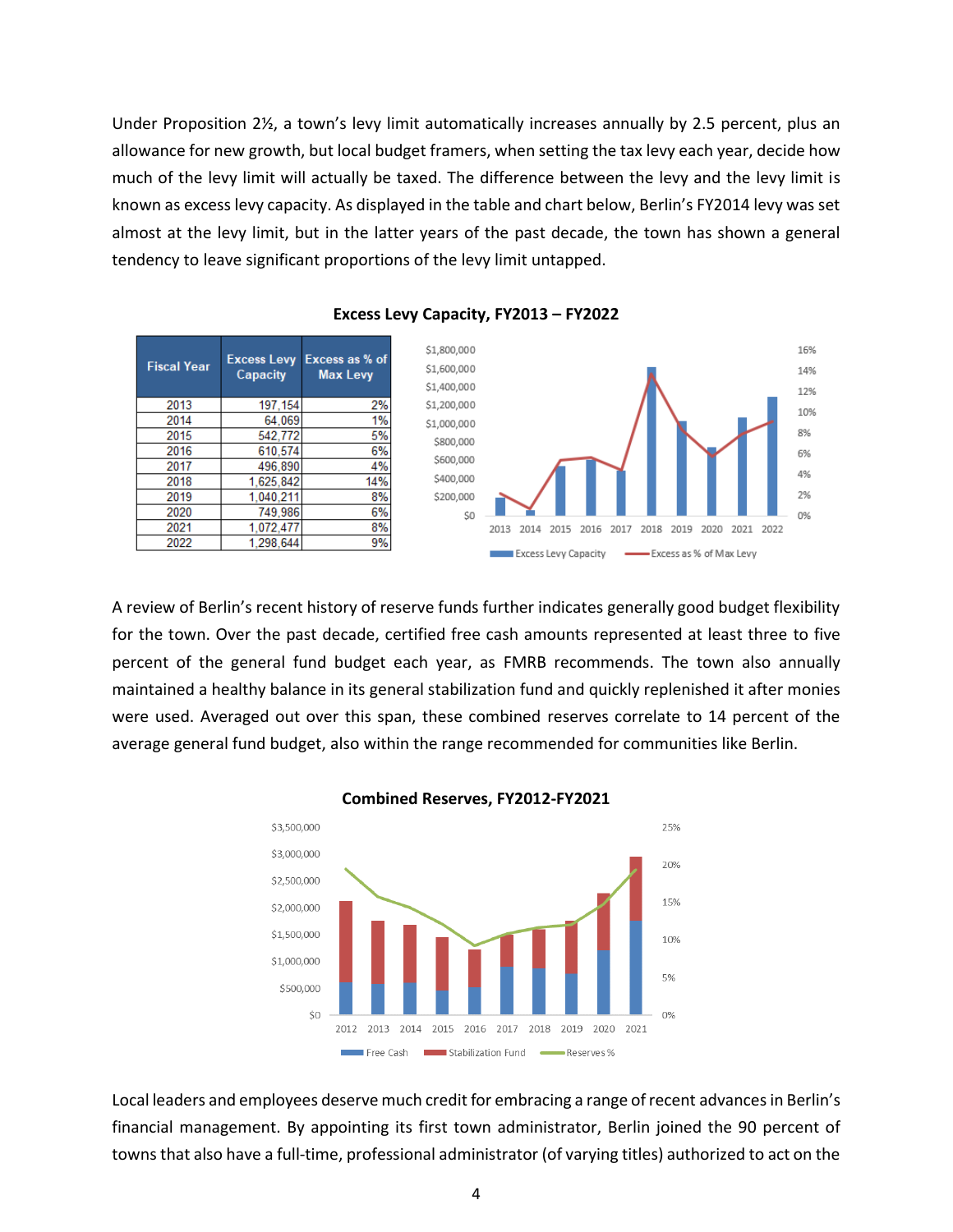select board's behalf. In May 2018, Berlin also modernized its cash management operations when the town converted its elected treasurer and collector positions to a combined and appointed office, which is the model common to 79% of communities statewide. In addition, the town intensified its capital planning focus by adopting a capital planning committee bylaw in 2017, adopting the community preservation act in June 2020, and creating a capital stabilization fund in May 2021.

The town's recent initiatives have also encompassed personnel and benefits administration. In 2020, a human resources project funded by a Community Compact Cabinet grant provided the town with (1) a classification and compensation survey, (2) employee policy manual, and (3) updated job descriptions for all personnel. The town then contracted with a vendor to advise on insurance plans and negotiate costs with insurers. Finally, Berlin hired an actuary to calculate the liability for other postemployment benefits (OPEB) the town would have if it adopted M.G.L. c. 32B, § 9A. The firm provided three estimates based on different scenarios (\$4.14M, \$5.58M and \$7.16M), with the highest figure being the only one that factored in OPEB costs for elected employees working parttime hours.

A community that adopts c. 32B § 9A takes on the obligation to include retirees in its group insurance plan and pay at least 50 percent of the premiums, thus creating the OPEB liability. Not having done this puts Berlin at a disadvantage when vying with other cities and towns in the region to attract and maintain well-qualified employees in an increasingly competitive municipal job market. Based on our data, only 27 communities in the state (eight percent) do not provide retiree health insurance. Of these, 16 (59 percent) lie in counties west of Worcester and 19 (70 percent) have budgets smaller than \$5M.



#### **Communities with No OPEB Liability**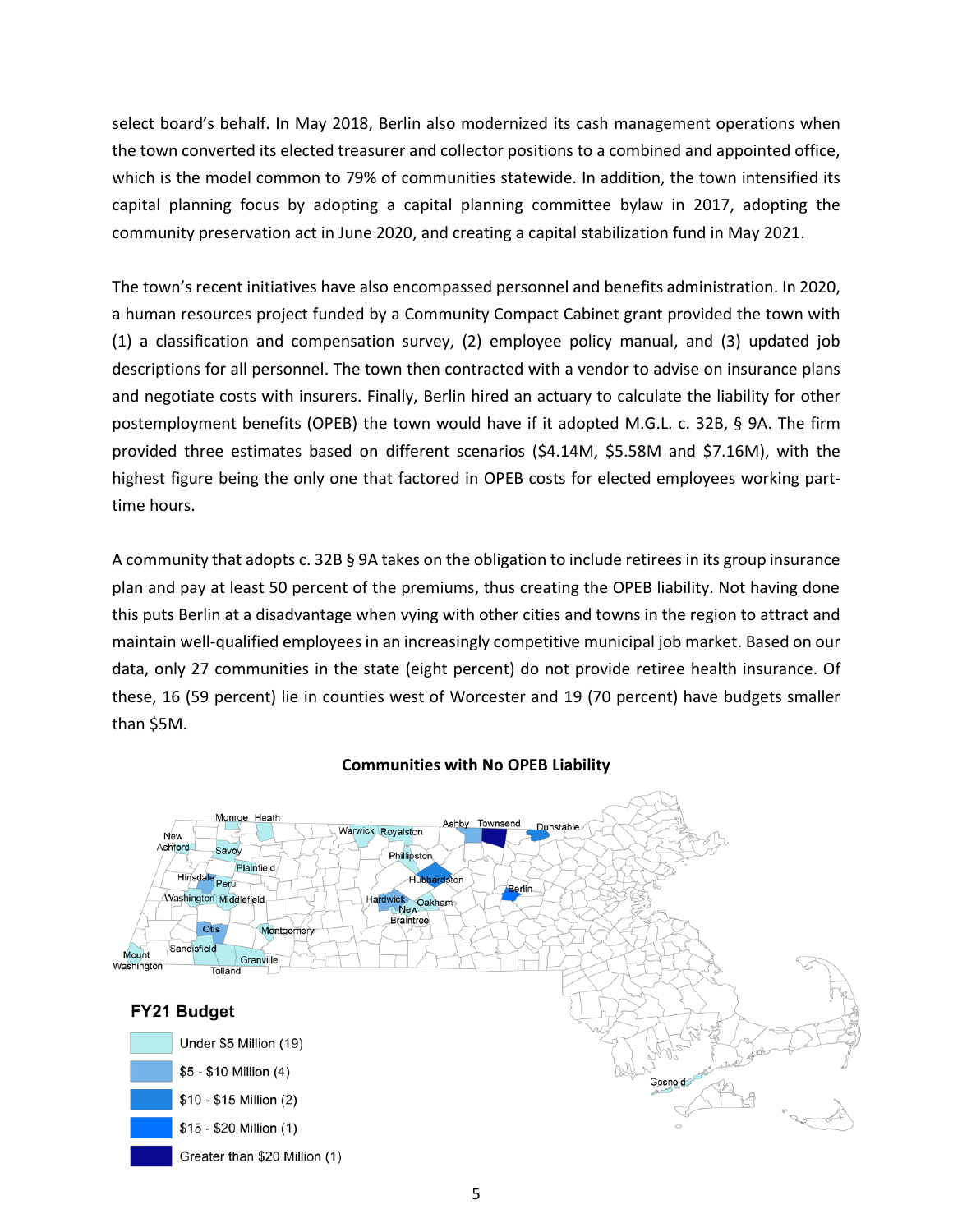# **OVERALL FINANCIAL MANAGEMENT**

<span id="page-10-0"></span>Like typical small towns in Massachusetts, Berlin's local government consists of an elected, threemember select board to function as the executive authority and an open town meeting to act as the community's legislature. To consider and make recommendations on all financial questions presented to town meeting, there is a five-member finance committee appointed by the town moderator. Since FY2019, Berlin has also had a capital planning committee (CPC) to help bring formal, consistent attention to the town's capital needs.

As laid out in a January 2019 special act, the select board appoints a town administrator to act as Berlin's chief administrative and financial officer, with overall human resources responsibility and management oversight of all departments reporting to the select board. The town administrator is also responsible for developing the annual operating and capital budgets, taking into consideration the recommendations of the finance committee and CPC. In accordance with best practices, the select board devises an annual set of prioritized goals and objectives for the town administrator to pursue, which for FY2022 includes 30 items.

In just a few short years, local leaders have done well in directing changes that have helped Berlin to catch up to the pace of its growth and transform into a more modern and dynamic model of governance. With the aim of assisting the town to sustain this progressive momentum, we offer the following recommendations.

# **RECOMMENDATIONS**

#### <span id="page-10-1"></span>**1. Adopt Formal Financial Policies**

One of the FY2022 goals the select board set for the town administrator is the drafting of financial policies for formal adoption. Despite some intermittent efforts to do this in the past, the town has never previously adopted any financial policies. It is a worthy undertaking because financial policies help guide consistent, well-reasoned fiscal decision making, and they are a foundational element to a strong internal control environment. In addition, formally adopted policies enhance transparency and promote accountability. From her prior experience, the town administrator believes in the value of polices, and in her time with Berlin she has already drafted about 40 that the select board has adopted. Most thus far have been nonfinancial, however, although the latest was an antifraud policy.

To help the town in its policy goals, under separate cover, we have provided a manual containing 16 policy drafts for review and consideration. Among them are a core set of nine policy topics that FMRB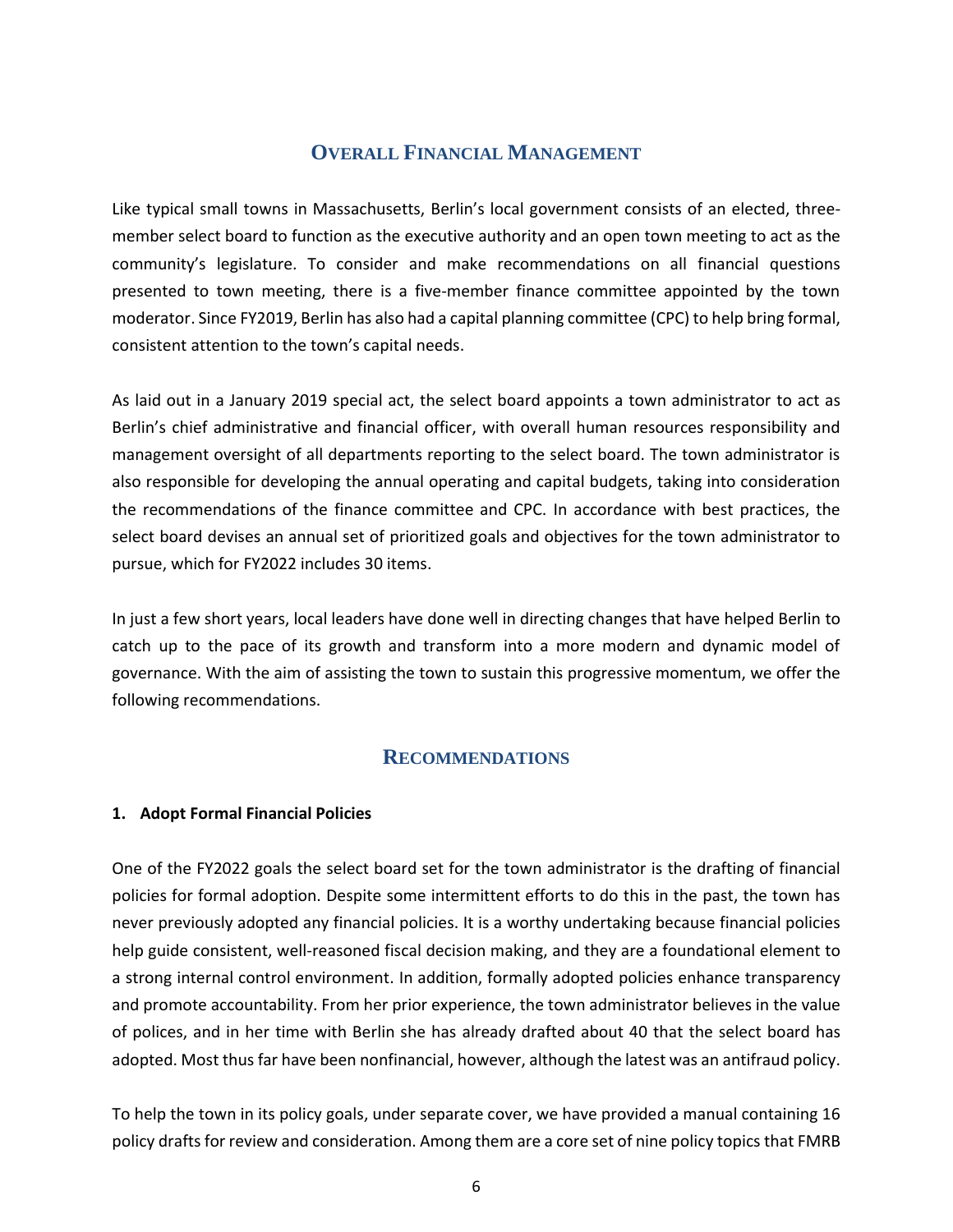considers essential for every community to have, as determined through the bureau's many years conducting financial management reviews. Beyond the core policies, the manual includes others we recommend for Berlin based on observations made in conducting this review. Below are the provided policy topics, with the core ones underlined.

| <b>Financial Planning</b>             | <b>Financial Operations</b>         |
|---------------------------------------|-------------------------------------|
| <b>Annual Audit</b>                   | Administrative Financial Team       |
| <b>Capital Planning</b>               | Ambulance Receivables               |
| Debt Management                       | <b>Disbursements</b>                |
| <b>Financial Reserves</b>             | <b>Grants Management</b>            |
| Forecasting                           | Procurement - Conflict of Interest  |
| Investments                           | Reconciliations                     |
| <b>Special Purpose Appropriations</b> | <b>Revenue Receipt and Turnover</b> |
|                                       | <b>Tailings</b>                     |
|                                       | <b>Tax Enforcement</b>              |
|                                       |                                     |

Policy guidance is intended to steer officials and employees toward objectives, while remaining more flexible and easier to modify than bylaws. They should be considered as living documents for the town to review and revise periodically according to changing circumstances and goals.

# <span id="page-11-0"></span>**2. Continue to Enhance the Capital Improvement Program**

In its first three years, the CPC created a strong set of procedures integrated with the town's annual budget process and also implemented an excellent Excel form for departments to submit detailed information about project requests. In addition, the committee developed an annually updated fiveyear capital plan. We included these elements in a draft capital planning policy, along with text spelling out the related interactions between the CPC, town administrator, select board, and finance committee. As further guidance for enhancing the town's capital program, we offer the following:

 $\triangleright$  Assemble a comprehensive capital inventory. The town does not yet have a detailed, complete inventory of its existing assets, which is crucial for effectively making long-term fiscal decisions and managing the potential risks of costly failures. We therefore recommend a project to compile a thorough list of all buildings, vehicles, heavy equipment, infrastructure, information technology, and historical/cultural assets that includes for each (as applicable): dates of acquisition or last improvement, current conditions, depreciated values, extents of use, and estimated dates for replacement or expansion. As an aid, we have provided an Excel file with sample spreadsheets.

The town accountant's list of fixed assets can provide the starting point for the challenging task of data collection. From there, the town administrator should meet individually with department heads to gather information on all assets connected with their responsibilities. The town might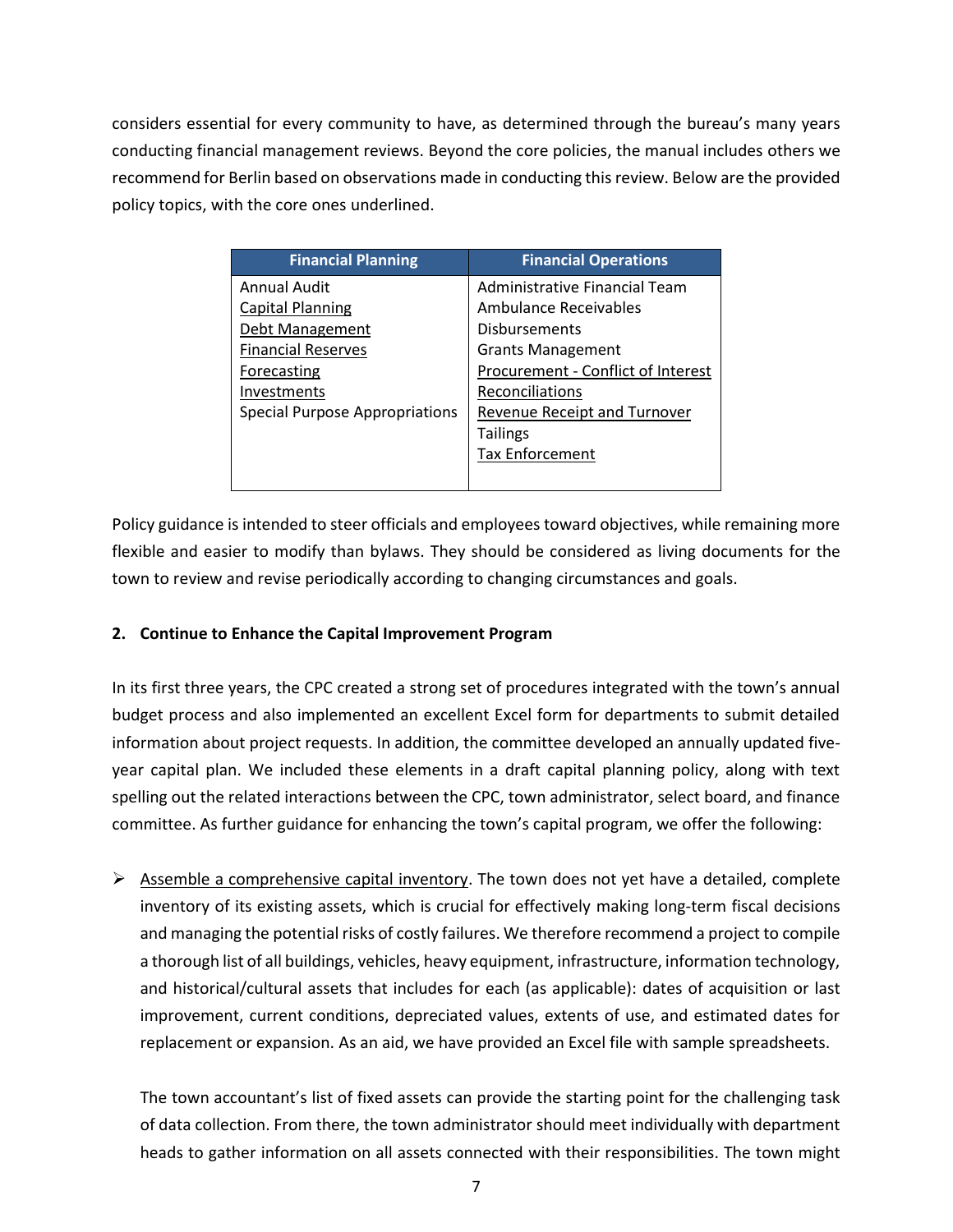also seek external assistance, such as purchasing a building assessment or "envelope study" from a vendor or engaging with the Wentworth Institute of Technology to have facilities management students perform a teacher-coordinated assessment of town buildings.

 $\triangleright$  Establish and work toward annual funding targets. The town should consider capital needs as a continuous, annual imperative that requires a consistent carveout level of funding within the annual budget. Within this carveout, the town should strive to maintain a "cash capital" funding target (i.e., levy, free cash, stabilization funds) and a debt service target. To maintain its debt capacity, the town should seek new bond issuances as debt service for completed projects rolls off or else appropriate the same amount to the capital stabilization fund and thereby provide a source for future debt service or cash capital targets.

In the provided manual, these funding strategies are included within the capital planning and debt management policies. Suggested targets are provided based on a high-level comparison of Berlin with similar communities. However, the town should consider and adjust these numbers based on closer local analyses of short- and long-term needs, comprehensive asset inventory when completed, and debt affordability ratios, such as debt as a percentage of per capita income and/or total assessed property value.

## <span id="page-12-0"></span>**3. Close Out Special Appropriations Administratively**

We recommend the town handle the closure of special appropriations administratively instead doing this through town meeting warrant articles. Once the town accountant verifies with the associated department head that the spending purpose of a special appropriation has been accomplished, she may, without further action, close any residual balance to its original funding source (e.g., to capital stabilization; community preservation; if the levy, unreserved fund balance, etc.).

Arranging these balances in a table within a town meeting warrant article is not only unnecessary, but it adds a little extra prep work for town meeting while also potentially confusing voters and slowing down the meeting. In a similar vein, the inclusion of an expiration date column in the capital budget article's table of proposed special appropriations creates unnecessary and potentially confusing and restrictive issues. For example, in a typical year, there is at least one article in the warrant whose sole purpose is to extend the "sunset" date of an existing special appropriation.

Of course, it remains quite important that static appropriation balances get closed out efficiently and reported timely to budget decision makers. Doing so helps ensure that unused funds will have the ready potential to be available for new appropriation purposes or for augmenting the next year's free cash certification. We therefore recommend the town consider adopting the draft policy we created,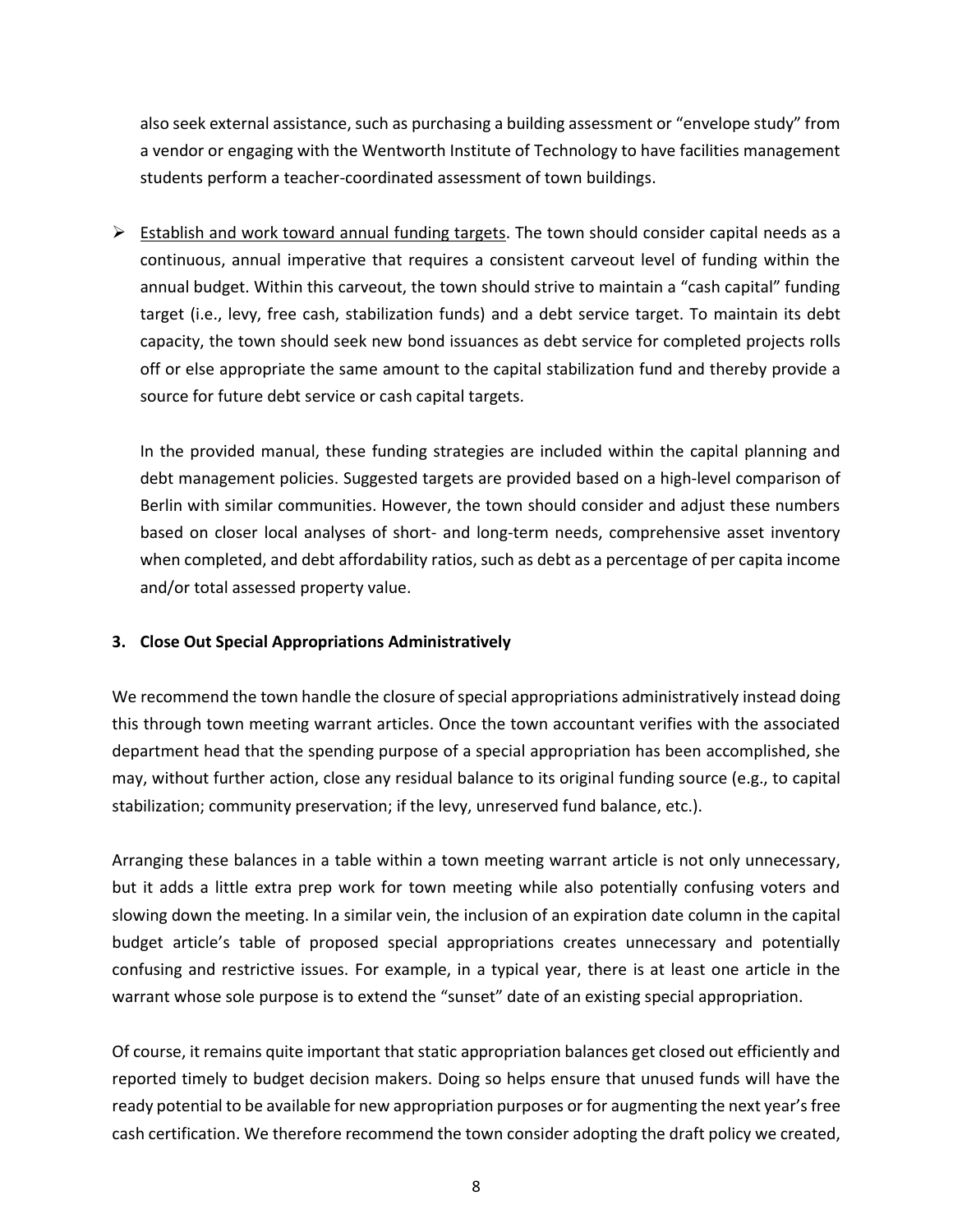which sets timing and procedural guidelines for these closeouts and assigns related responsibilities to applicable parties.

# <span id="page-13-0"></span>**4. Solicit Bids for Audit Services**

Given that Berlin has contracted with the same independent audit firm for the last nine years, we recommend the town conduct a bidding process for FY2022 audit services. Although there is value in retaining an independent audit firm for a series of years because it minimizes workplace disruptions and avoids new engagement start-up costs, it is also good policy to seek a change in auditor every now and again. When an audit relationship extends beyond six years or so, there is an increasing risk of complacency that can cause audit programs to become routine.

By seeking contract bids at six-year intervals, the town can help assure periodic, fresh assessments of its accounting practices and financial statements. This advice is not only promoted by the Government Finance Officers Association (GFOA) and Massachusetts Office of the Inspector General, 1 but FMRB has seen the weaknesses that can accrue in communities that do not heed it. In designing its bid proposal, we also recommend the town require the successful bidder to identify any significant control deficiencies in a management letter and to present this along with the audit report in a closing conference at a select board meeting.

## <span id="page-13-1"></span>**5. Submit Requests for Reserve Fund Transfers to the Town Administrator**

Under M.G.L. c. 40, § 6, the finance committee may vote to transfer monies from its reserve to pay extraordinary or unforeseen expenditures, including emergencies. Generally, if a cost could have been anticipated through a diligent budget process, it does not qualify as unforeseen. While the authority for determining emergencies would always remain with the finance committee, we recommend the town adopt a policy requiring department heads to submit any transfer requests to the town administrator first. As the full-time professional presence in town hall, with broad managerial and financial oversight authority, the town administrator interacts with departments on a regular basis and is more attuned than the finance committee to the status of the overall budget at any given time. As such, she may know of other pressing needs or have information that could lead to alternative solutions. She is also in a better position to monitor and correct any patterns that may develop where departments expect access to reserve funds during the fiscal year to backfill budgets.

## <span id="page-13-2"></span>**6. Revise the Treatment of Revenues from the Solomon Pond Development Agreement**

<sup>&</sup>lt;sup>1</sup>For additional guidance, see the GFOA's best practice article on **[Audit Procurement](https://www.gfoa.org/materials/audit-procurement)** and the Inspector General's publication, [A Local Official's Guide to Procuring and Administering Audit Services](https://www.mass.gov/files/documents/2016/08/ub/audguide.pdf) .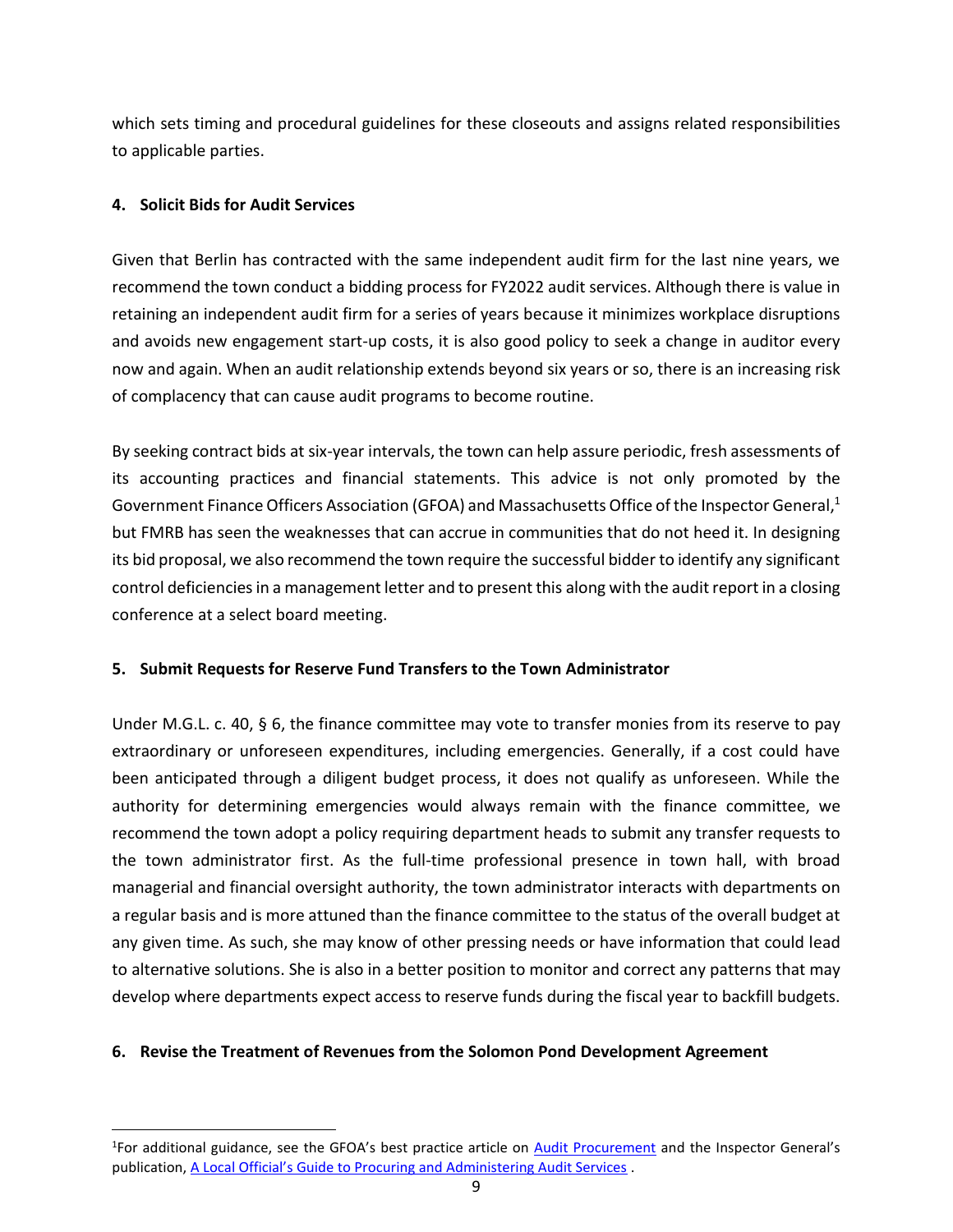Since 1994, the town has had a development agreement with the Solomon Pond Mall, by which the company agreesto pay the town an annual sum, beyond its property taxes, to help Berlin acquire and conserve open space. The town has been directing the received revenue to a conservation fund controlled by the town's conservation commission under M.G.L. c. 40 § 8C. However, a fundamental principle of Massachusetts municipal finance is that, unless otherwise permitted by statute, all revenue received or collected from any source belongs to the general fund. We therefore advise the town to recognize the development agreement payments as general fund revenue. For each annual town meeting, the town may opt to include a warrant article that would appropriate an amount equating to the most recent agreement payment to the conservation fund.

#### <span id="page-14-0"></span>**7. Pursue Regionalization Opportunities**

We encourage local officials to be proactive in exploring opportunities to regionalize services with neighboring communities. When the timing is good with compatible, like-minded partners, some communities have found that sharing services has helped them either to manage escalating operating costs, enhance service efficiencies, promote sustainability, comply with mandates, or a combination of these goals more effectively than they could on their own. As Berlin grows in service demands, potential areas to consider for a regional model might include facility management, council on aging, information technology management, grant writing, inspectional services, and shared highway services or equipment.

A natural partner is of course Boylston, with which Berlin shares the regional school district, but there are likely to be others. If the town identifies a particular service goal, it could seek state grant assistance through the Community Compact Cabinet's Efficiency & Regionalization program, which will begin accepting applications in January 2022 [https://www.mass.gov/efficiency-regionalization](https://www.mass.gov/efficiency-regionalization-grant-program)[grant-program.](https://www.mass.gov/efficiency-regionalization-grant-program)

## <span id="page-14-1"></span>**8. Centralize Personnel Folders**

To improve efficiencies and mitigate the risks of improper disclosure or data loss, we recommend the town embark on a project to consolidate all employees' personnel documents, with the ultimate goal of storing them centrally within the town administrator's office. Based on a 2016 draft payroll policy and conversations with employees, Berlin currently maintains various types of personnel-related documents among the offices of the town administrator, treasurer/collector, and various department heads. As the town administrator and personnel committee continue working on a revision of the town's decade-old personnel policy manual, we also advise they include guidelines related to personnel folder maintenance.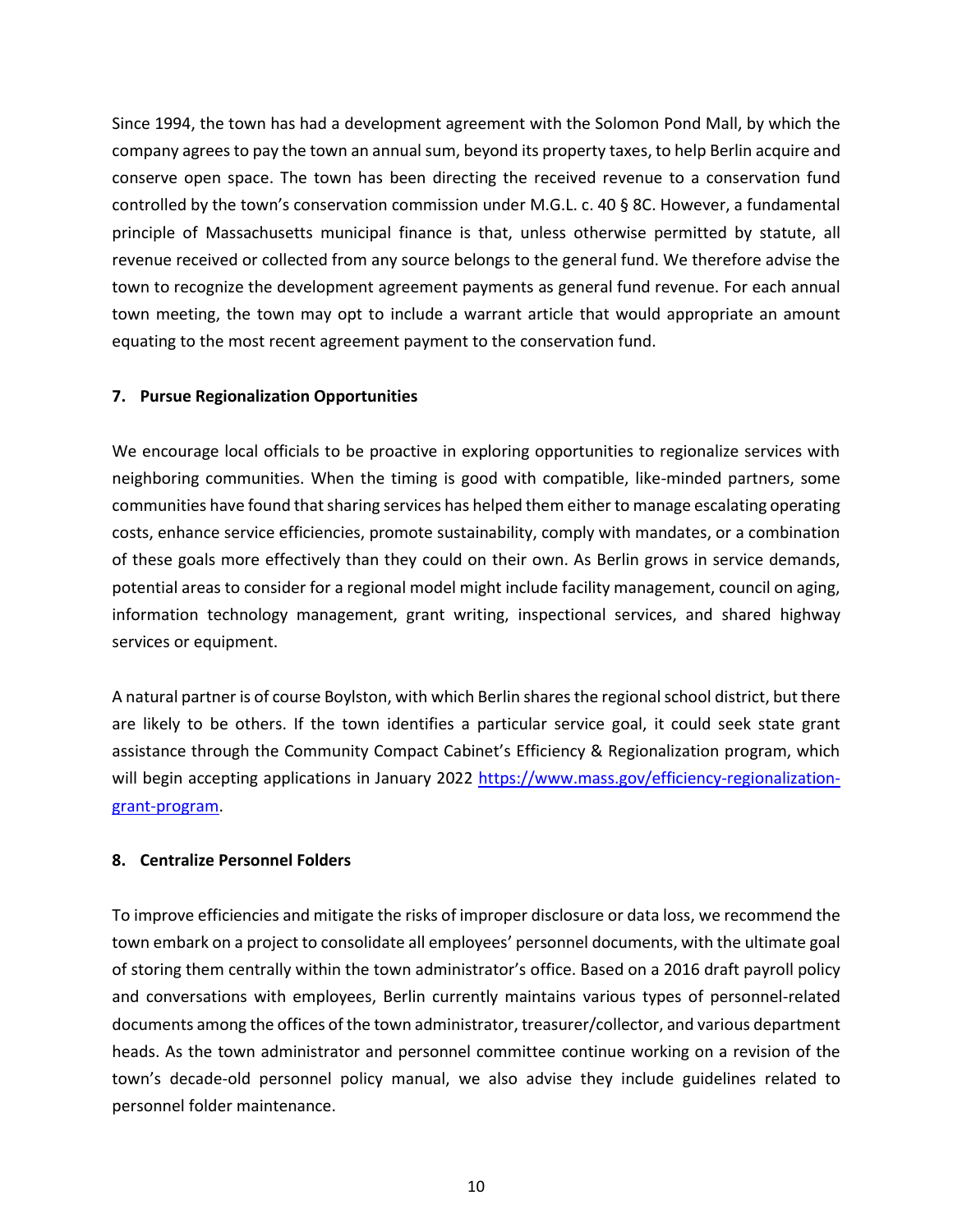Along with specifying which employees and officials are authorized to access personnel files and how each access will be tracked, the policy should reference privacy and data breach reporting requirements outlined in M.G.L. c. 93H. It should also provide that any personal information protected under M.G.L. c. 214, § 1(b) and any medical records protected by the Americans with Disabilities Act will be maintained in their own folders separate from the folder that must contain all the documents that have been used or may affect the employee's qualifications for employment, promotion, transfer, additional compensation, or disciplinary action (M.G.L. c. 149, § 52C).

#### <span id="page-15-0"></span>**9. Conduct Performance Evaluations**

We recommend the town administrator develop procedures for implementing a town-wide personnel evaluation program, a responsibility that is set forth for the position in the January 2019 special act. Among the goals that a good program can achieve are the clarifying of employee roles, improved job performance, more skilled workforce, healthier work environment, and generally enhanced accountability in town government.

As mentioned earlier, the town recently received from a consulting company a complete set of newly revised job descriptions for town employees. Accurate and up-to-date employee job descriptions are essential for an effective employee evaluation program since they provide needed clarity about expected duties, though any reviewer also needs also to consider an employee's attitudes and "soft skills" e.g., punctuality, initiative, teamwork, leadership, attention to detail, etc. Beyond the job descriptions, department heads should also be evaluated for their success in meeting annual goals and objectives set by the town administrator or their particular appointing authority.

Instituting a meaningful employee performance evaluation program is a challenging task, especially since managers and staff may be reluctant to embrace the program. There is a wealth of professional guidance available online and elsewhere for creating a program and the many models to consider. A common piece of advice is to set up a program of annual evaluations that includes midyear reviews, all on a clearly defined, universal schedule. Uniform evaluation forms should also be created, with separate types for department heads and for line staff. Ultimately, it is important to view the program as a two-way process, with a purpose extending beyond job performance. The employee's opinions, training needs, and comments about job duties can provide management with valuable insights.

#### <span id="page-15-1"></span>**10. Update the Personnel Bylaw and Disband the Personnel Committee**

We recommend the town update the personnel bylaw to reflect changes that have come about with the hiring of the town administrator. Specifically, the town should transfer all stated personnel committee duties to the town administrator and thereby disband the committee. The special act of January 2019, which takes legal precedence over town bylaws, makes it clear that the town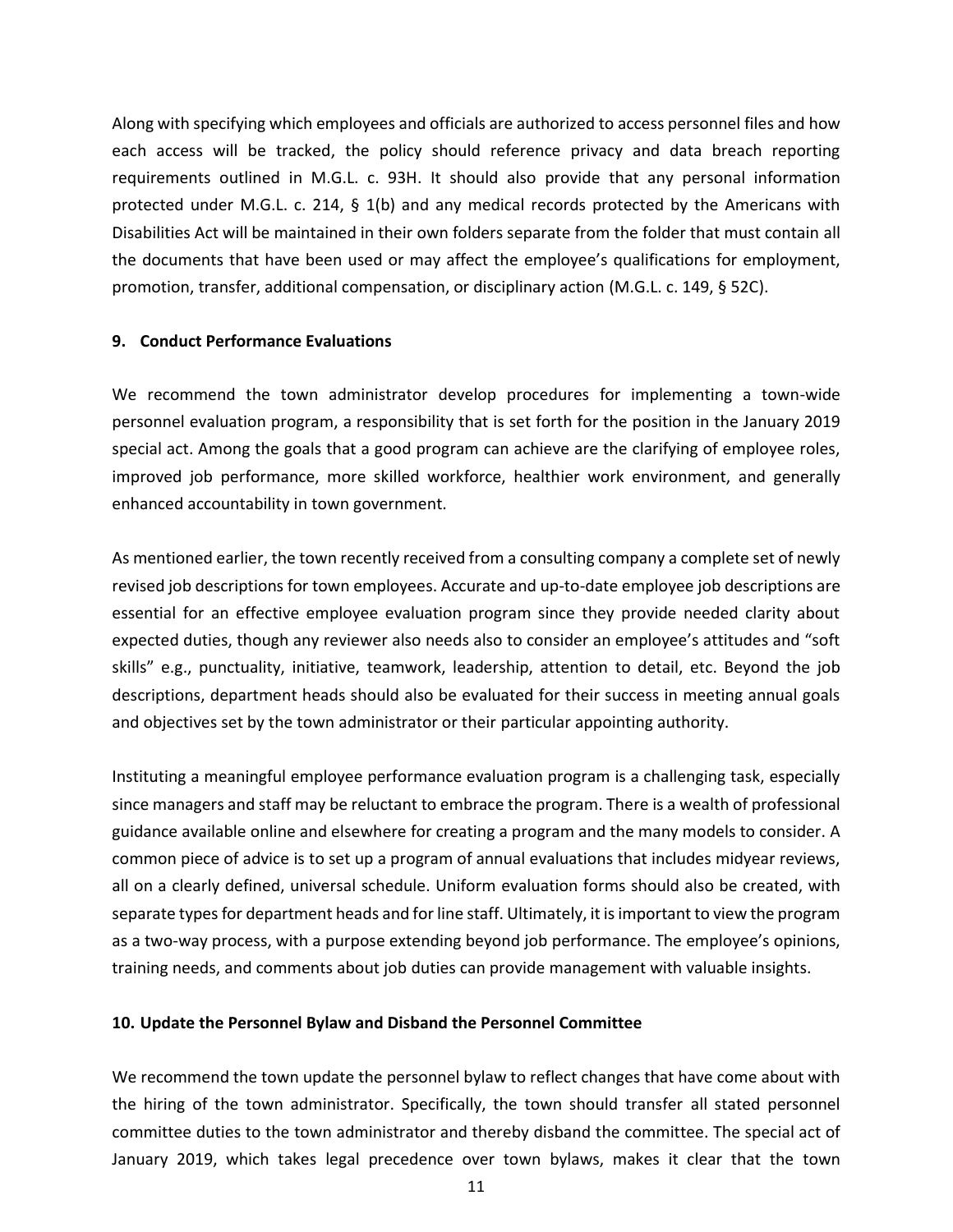administrator is to have "overall responsibility for human resources" as one of many functions as the town's chief administrative and financial officer. In light of this, the committee constitutes an obsolete layer of bureaucracy with a superfluous charge.

#### <span id="page-16-0"></span>**11. Reevaluate the Policy of Providing Insurance Benefits to Part-time Elected Officials**

We recommend Berlin review its policy of allowing part-time elected officials to enroll in the town's group insurance programs. M.G.L. c. 32B, § 2 defines the type of employees eligible for municipally supported health insurance benefits as those who receive compensation for working an average of 20 hours or more weekly. It further provides that elected officials "may be considered eligible" without regard to compensation or working hours. There is case law, as well as guidance from the state's Group Insurance Commission, that has interpreted the word "may" to indicate that the local select board can decide whether or not, as a town-wide policy, health insurance coverage should extend to part-time elected officials.

To best manage costs and to set a consistent, fair eligibility standard for insurance benefits, most Massachusetts communities provide insurance coverage only to elected and appointed employees who meet the working hours threshold. In Berlin, however, we learned that there are currently five part-time, elected officials receiving health, dental and life insurance benefits through the town. In a community that has long rejected taking on a liability to provide health insurance to its retirees, this policy seems particularly incongruous. If Berlin adopts M.G.L. c. 32B, § 9A in the future, the impact of the current policy may be felt all the more since some of these part-time officials could be vested in the retirement system and therefore eligible to receive OPEB coverage.

If the select board decides that health, life, and dental insurance plans no longer seem like reasonable perquisites for part-time, elected officials, it can formally vote to discontinue the policy. In doing so, the board may also opt to "grandfather" any affected officeholders with active insurance plans until the end of their terms.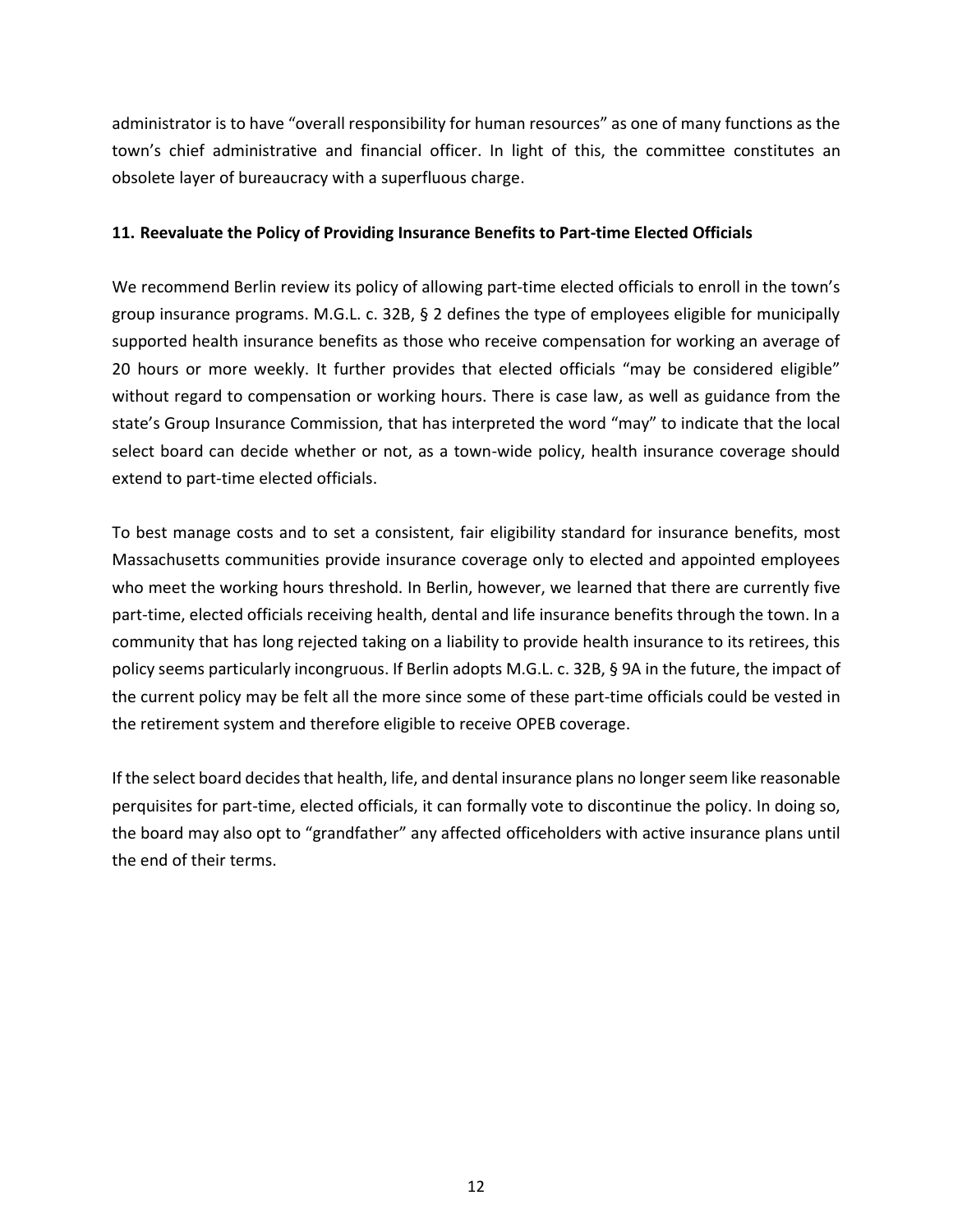# **FINANCE OFFICE OPERATIONS**

<span id="page-17-0"></span>To establish regular, open lines of communication among the town's finance managers and maximize coordination of interrelated activities, the town administrator created an administrative financial team (AFT), consisting of herself, the town accountant, treasurer/collector, and assessing director, which meets at least monthly. Below are brief summaries of the offices managed by AFT members:

Town Accountant: The town accountant has been with Berlin for 33 years, most of that time in this position. She works full-time and is assisted by a clerk, who works four days a week. The accounting staff use the VADAR Financial Suite application for all their primary accounting tasks.

Treasurer/Collector: Before becoming Berlin's first treasurer/collector (starting in FY2019), the incumbent had been the elected treasurer for the preceding 20 years. The department also includes an assistant treasurer and assistant collector, each of whom work two days weekly. For its collections and tax title management database, the office converted from Point software to the VADAR Tax Suite application in July 2021. The treasurer/collector processes payroll in a Harpers Payroll Services, Inc. database and uses Excel for his cashbook.

Assessing: An elected, three-member board of assessors provides general oversight for the department. To manage daily operations, the board appoints a full-time assessing director. The incumbent has held the position for five years and has more than 30 years of assessing experience in two prior communities. She supervises two employees, each working 25 hours per week: a clerk and a property lister. Staff maintain valuation data the Vision system. Apart from personal property valuations provided under contract with Patriot Properties Inc., the department performs most other required duties in-house.

The town implemented VADAR's Finance Suite many years ago but, from the beginning, only the accounting staff used it. When the town hired the town administrator in 2019, another user license was purchased to allow her to review the status of the town budget in real time. Only since the implementation of the Tax Suite this July has the treasurer/collector staff begun using VADAR.

From our perspective, Berlin appears to have conscientious and dedicated finance officers and staff. Particularly impressive was the volume of documented, but informal, policies and procedures created by the officers, especially the town accountant. Even so, our review of payroll, accounts receivable, and revenue turnover procedures revealed a range of opportunities to reduce inefficiencies and strengthen internal controls. Much, but not all, of our guidance for enhancing these areas is predicated on better use of VADAR. With proper user configurations, this enterprise software allows for a well-controlled but seamless and transparent flow of financial data between departments, but the town is not yet maximizing its cost-effectiveness.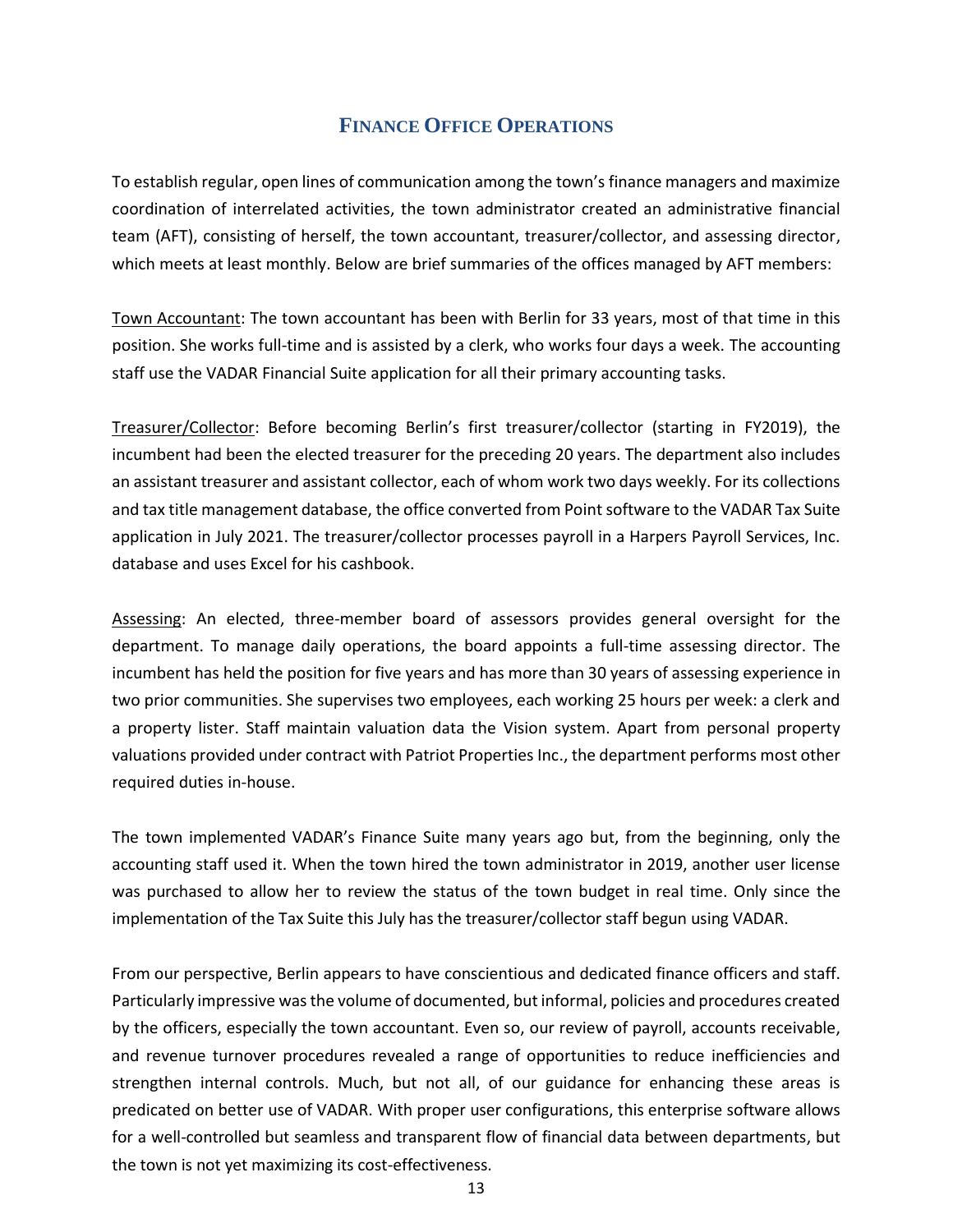# **RECOMMENDATIONS**

#### <span id="page-18-0"></span>**12. Process Vendor and Payroll Warrants Biweekly**

We recommend Berlin shift to biweekly alternating schedules for its vendor and payroll warrants. For the vendor warrant, this shift will help improve cash flow and reduce paperwork without impacting the accountant's ability to comply with the 30-day requirement for paying the town's bills, provided that departments continue to submit timely invoices. For payroll, not only would this change essentially cut in half the complex payroll duties performed in the town accountant and treasurer/collector's offices, but it would similarly reduce related data compilation, approval, and filing tasks across all departments. It would also substantially decrease the town's contract cost with Harpers, which charges per transaction. Although any change in payroll cycle would need to be bargained with the town's two unions, the advantages of biweekly payroll well justify the effort.

#### <span id="page-18-1"></span>**13. Discontinue Dual Payroll Data Entry**

Under current procedures, each week, department heads send Excel reports of employee time to the town accountant's office. The accounting clerk then enters all the payroll data for each employee in a draft warrant within VADAR; only the employee's name autofills when she starts each entry. Then the time reports are sent to the treasurer/collector, who enters information in Harpers. Harpers is prepopulated with the pay rate and standard hours of every employee, so the treasurer/collector only needs to enter data for exception instances (e.g., overtime hours, vacation time used, etc.).

Once all the exception data is entered, the treasurer/collector prints out a pre-final report from Harpers and gives it to the town accountant. She reviews the report against the VADAR warrant. When they reconcile, she prints two warrants for the town administrator. The town administrator signs them and gives one copy to the accountant and one to the treasurer/collector. The treasurer/collector then transmits the finalized report to Harpers.

There is no reason to individually input employee payroll in VADAR because the system is designed to populate the necessary data into the payroll warrant from an uploaded Harpers file. This is an easy process that a great many VADAR towns do. Before this can be implemented however, the town will need to work with a Harpers representative to ensure the individual payroll accounts in its system precisely match with the VADAR chart of accounts. Whatever effort is involved to do this will be worth it for the efficiency and accuracy gains attained from having only one, exception-only data entry routine.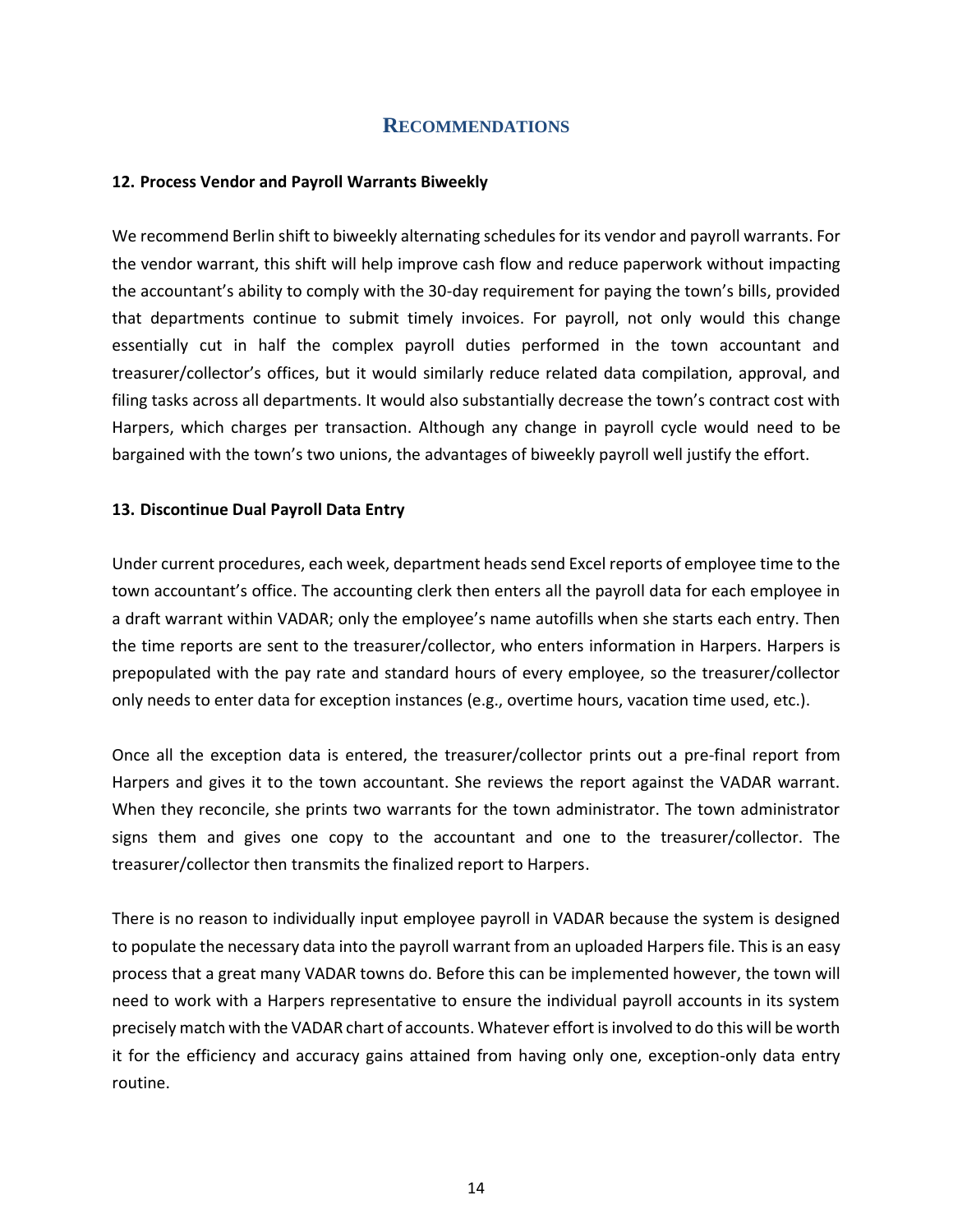#### <span id="page-19-0"></span>**14. Track Employee Leave Time Balances Centrally in Harpers**

In Berlin, there is no ongoing, comprehensive, centralized tracking of employee leave time accruals and usage. Department heads calculate the leave time accruals for their employees. Harpers provides employees with weekly pay advices showing the number of leave time hours used, based on the treasurer/collector's entries. Since 2020, the accounting clerk has been tracking leave time in an Excel spreadsheet she created. At year-end, the town accountant requests reports from these diverse sources to calculate the town's total liability for compensated absences.

The current, dispersed system for tracking employee leave time accruals and usage entails a high risk of inconsistent practices and contested data. Therefore, we recommend Berlin initiate a project to gather all the current leave balances from the departments, input them in Harpers, and use Harpers as the central, ongoing database for tracking the balances going forward. The substantial amount of coding work Harpers will need to do to achieve this should not dissuade the town from pursuing this goal. Based on our research, the leave time management feature and promise of electronic file compatibility with VADAR are typically already included in the standard Harpers contract cost. As an additional benefit from this change, employees would receive reliable pay advices that show how much time remains to them, and the Harpers system will provide the compensated absence liability amount needed by the town accountant for year-end financial statements.

## <span id="page-19-1"></span>**15. Change Departmental Procedures for Turning Over Revenue**

Currently, when a departmental employee turns over receipts, he or she delivers a copy of the turnover sheet to the town accountant before bringing the turnover package to the treasurer/collector's office. The employee is not required to ensure the package is accepted by a treasurer/collector employee but is instead permitted to leave it in an office drop box. This arrangement lacks basic approval and security controls.

The treasurer/collector should institute fixed office hours for accepting turnovers and redirect to departments any that are left unattended at the office. Upon turnover presentation, treasurer/collector staff should count the receipts to verify the amount, sign the three turnover forms presented, retain one copy, and return the others to the department representative. The departmental employee should keep one of the two copies signed by the treasurer/collector staff and deliver the other to the accounting office.

The control provided for in statute that requires departments to give the town accountant a report of any revenue turned over to the treasurer is weakened if the accountant receives a report with no validation that the funds have been accepted by the treasurer/collector's office. Therefore, the town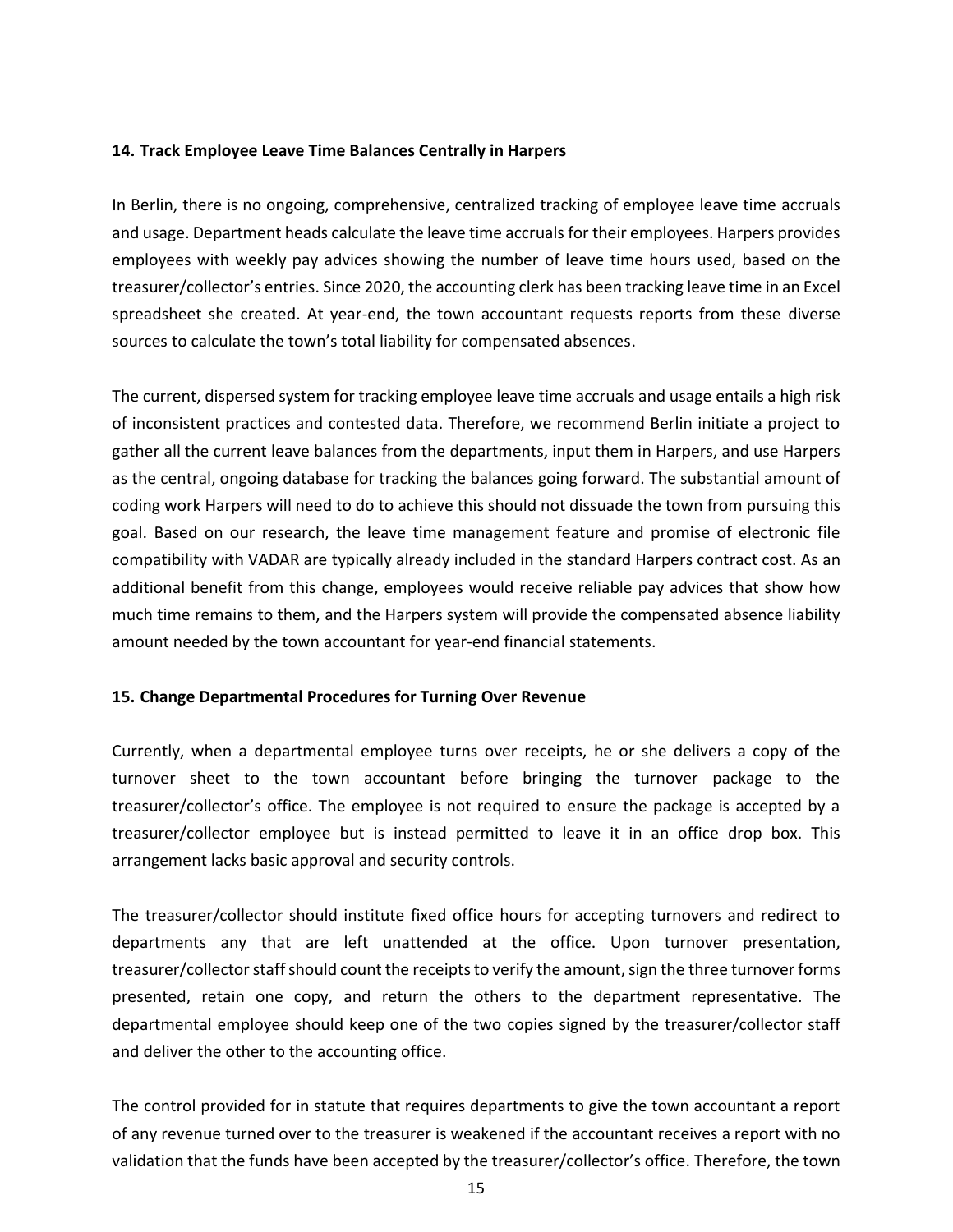accountant must insist departments provide her with turnover copies signed by a treasurer/collector employee and return any lacking the signature.

#### <span id="page-20-0"></span>**16. Treasurer/Collector Staff Enter Turnover Data in VADAR**

We recommend that all edit rights to the VADAR treasurer's receipts module be restricted to personnel in the treasurer/collector's office. Presently, all the revenue data being entered into that module is done by the town accountant based on copies of the treasurer/collector's cashbook, which he provides to her roughly twice a week. Within VADAR, the town accountant then accepts her entered receipt batches, which posts the data into the general ledger. This set-up does not allow for a true check-and-balance reconciliation between the records of the treasurer/collector and accountant because the accountant is entering the treasurer/collector's receipts for him from his own cashbook report, with the data then going directly into the general ledger.

## <span id="page-20-1"></span>**17. Convert to the VADAR Cashbook**

The town should expect a trial-and-error adjustment period for implementing the VADAR changes we recommend, but once the new processes are working smoothly, we advise the treasurer/collector to eventually shift to the VADAR cashbook from his current Excel version. Revenue data entered in the treasurer's receipts module automatically carries over to the VADAR cashbook. With time and training, the treasurer/collector should begin to rely on the cashbook module and discontinue doing separate, ultimately redundant entries into the Excel one. Furthermore, the town accountant could also be given view-only access to the cashbook module to facilitate general ledger reconciliations.

As these various procedural changes are being rolled out, and until all finance employees are comfortable with them, VADAR should be a top agenda item of every monthly AFT meeting. Each officer should maintain detailed logs of any software issues and contacts with VADAR Systems as they occur and report on them at the meetings. The log could help identify interrelated issues and repetitive problems. The town administrator should then follow up with a VADAR representative on any that remain unresolved.

## <span id="page-20-2"></span>**18. Revise Deputy Collector Procedures**

We recommend the treasurer/collector establish a town bank account for the deposit of all amounts collected by the deputy collector, Kelley & Ryan Associates, Inc. Under current practice, Kelley & Ryan deposits collections into a company bank account. Then once a week, a Kelley & Ryan representative delivers a check written on that account (minus the company's fees) to the treasurer/collector's office along with a summary of payers and fee invoice.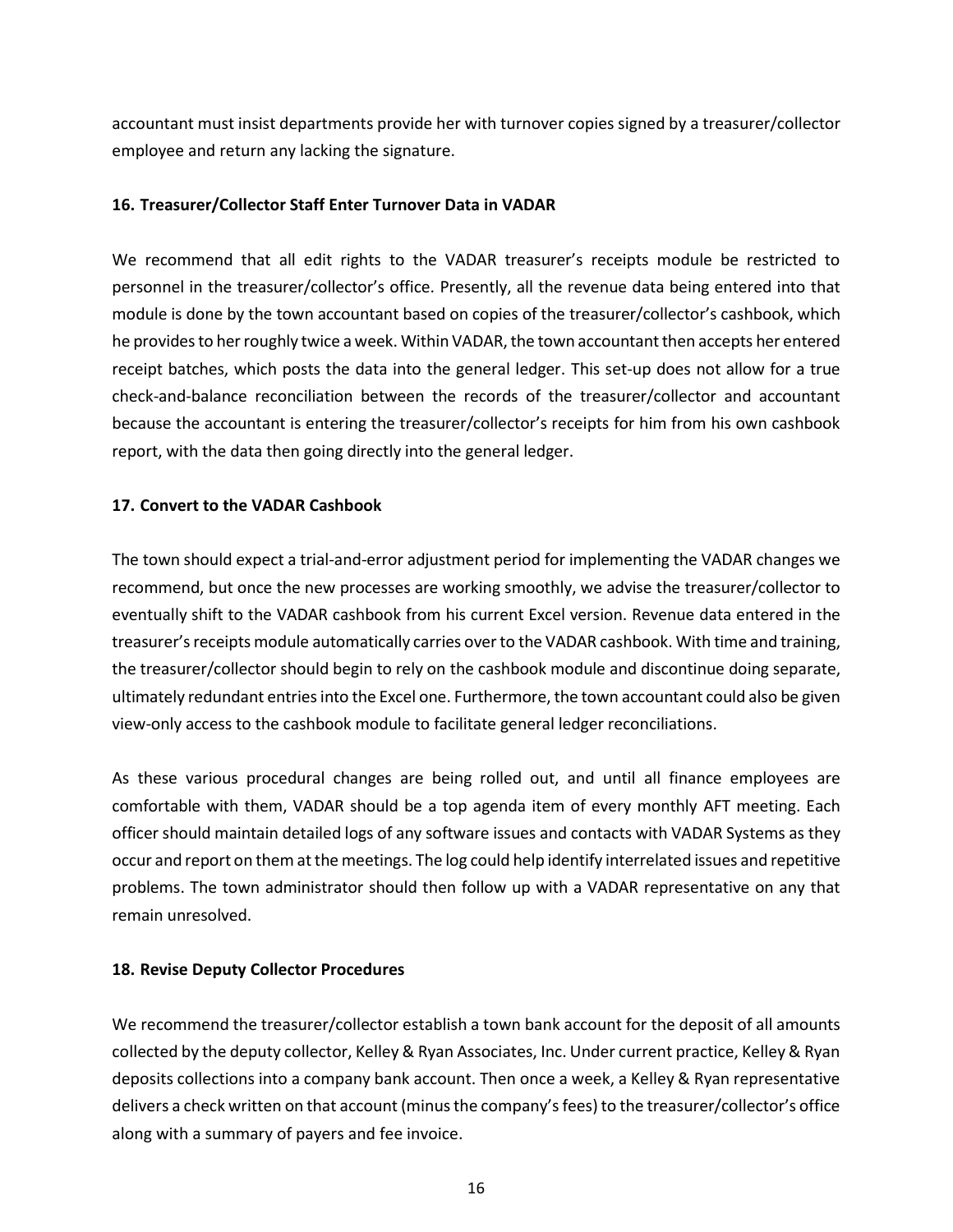According to state law, all notices that Kelley & Ryan sends seeking payments from delinquents in its capacity as Berlin's deputy collector must state that the town, not Kelley & Ryan, is the check payee. Further, a deputy collector may not deposit municipal funds in a personal bank account nor maintain a personal bank account in a community's name. We therefore advise the treasurer/collector to revise procedures to have the deputy collector deposit all of its collections into a town-controlled bank account opened specifically for that purpose. We also recommend the treasurer/collector process the deputy collector fees through the standard warrant process. Financial controls are strongest when the deputy collector submits detailed bills to be paid through the vendor warrant with the appropriate checks by the treasurer/collector.